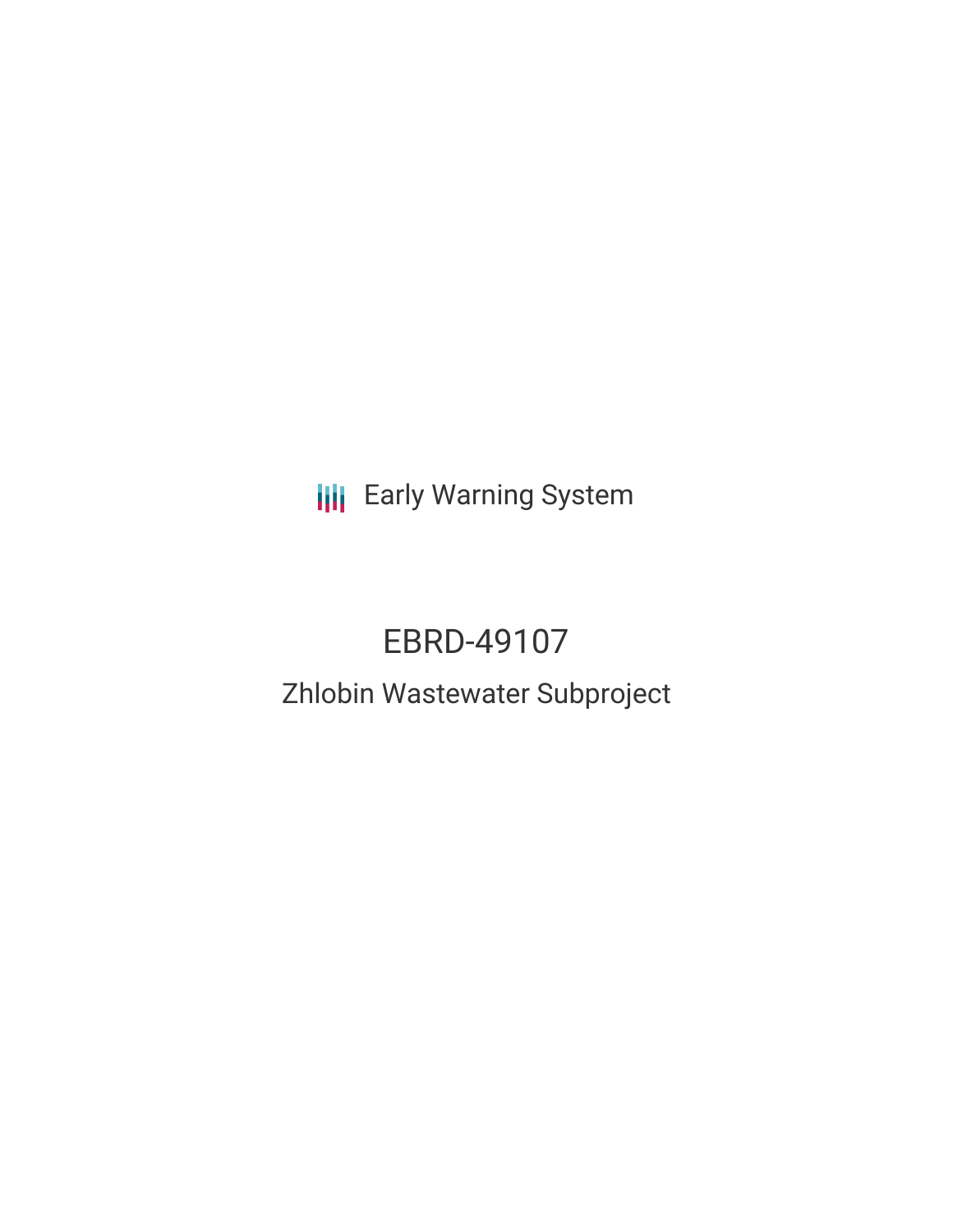

# **Quick Facts**

| <b>Countries</b>               | Belarus                                                 |
|--------------------------------|---------------------------------------------------------|
| <b>Specific Location</b>       | Zhlobin                                                 |
| <b>Financial Institutions</b>  | European Bank for Reconstruction and Development (EBRD) |
| <b>Status</b>                  | Proposed                                                |
| <b>Bank Risk Rating</b>        | B                                                       |
| <b>Voting Date</b>             | 2019-11-26                                              |
| <b>Borrower</b>                | Belarus Sovereign                                       |
| <b>Sectors</b>                 | Water and Sanitation                                    |
| <b>Investment Type(s)</b>      | Loan                                                    |
| <b>Investment Amount (USD)</b> | $$5.98$ million                                         |
| <b>Project Cost (USD)</b>      | \$6.87 million                                          |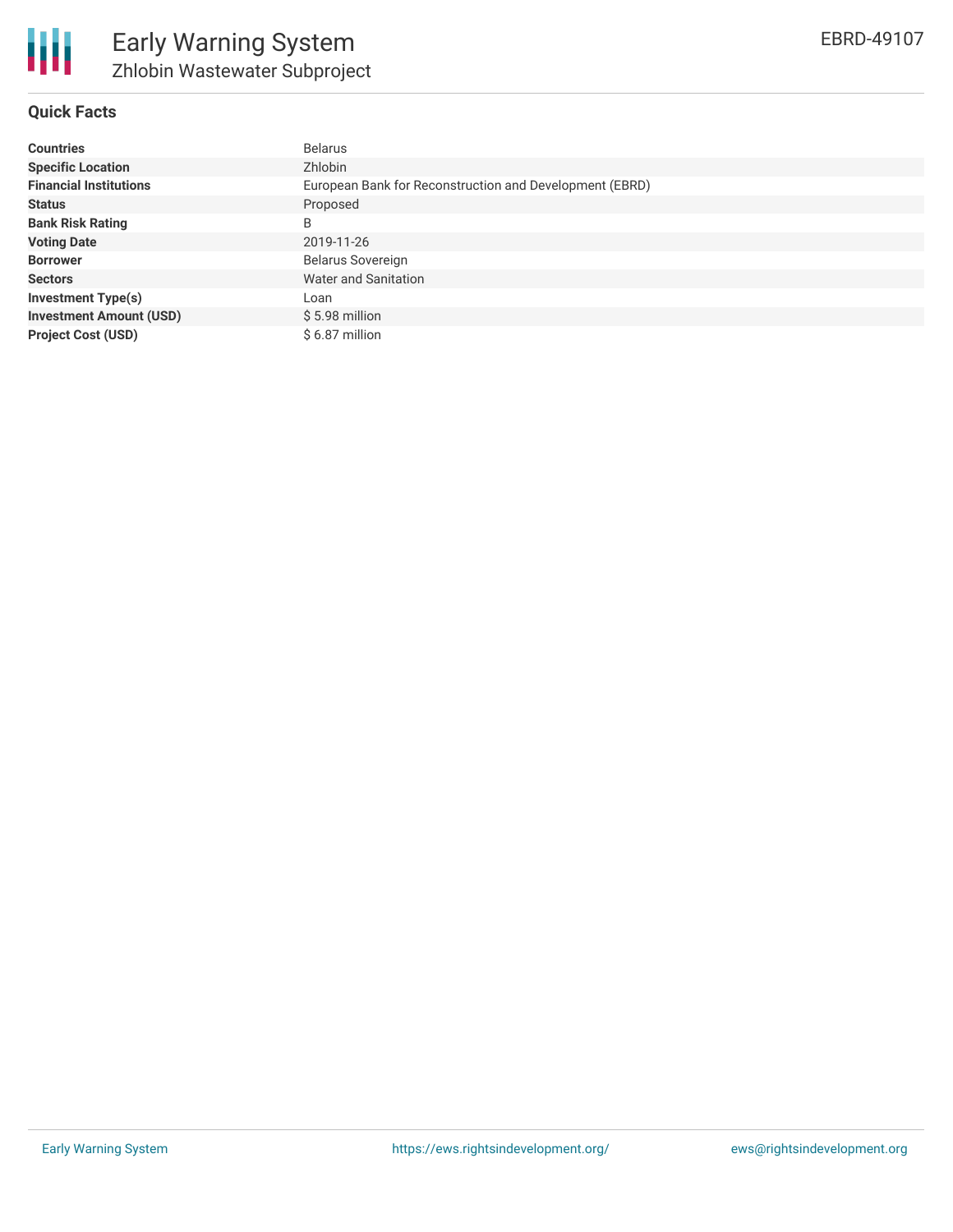

#### **Project Description**

According to the Bank's website, this project finances the rehabilitation and reconstruction of wastewater tratment infrastructure in Zhlobin by Unikom, the Communal Housing Unitary Enterprise.

This is a subproject under the Belarus Water Sector Framework, 3rd phase.

The technical cooperation for this project will entail: (i) technical, financial, environmental and social due diligence; (ii) project implementation support and construction supervision; and (iii) a corporate development programme.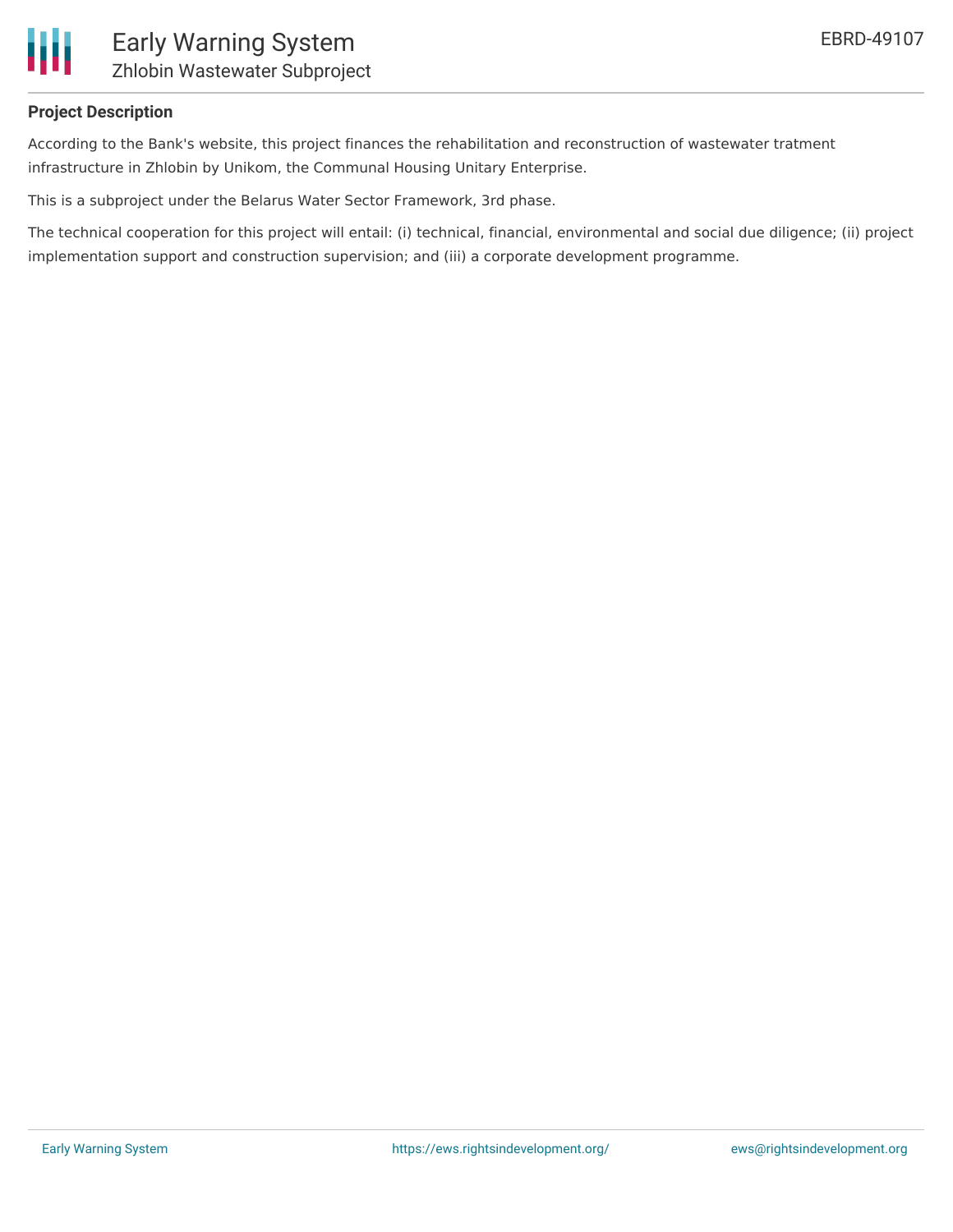

#### **Investment Description**

European Bank for Reconstruction and Development (EBRD)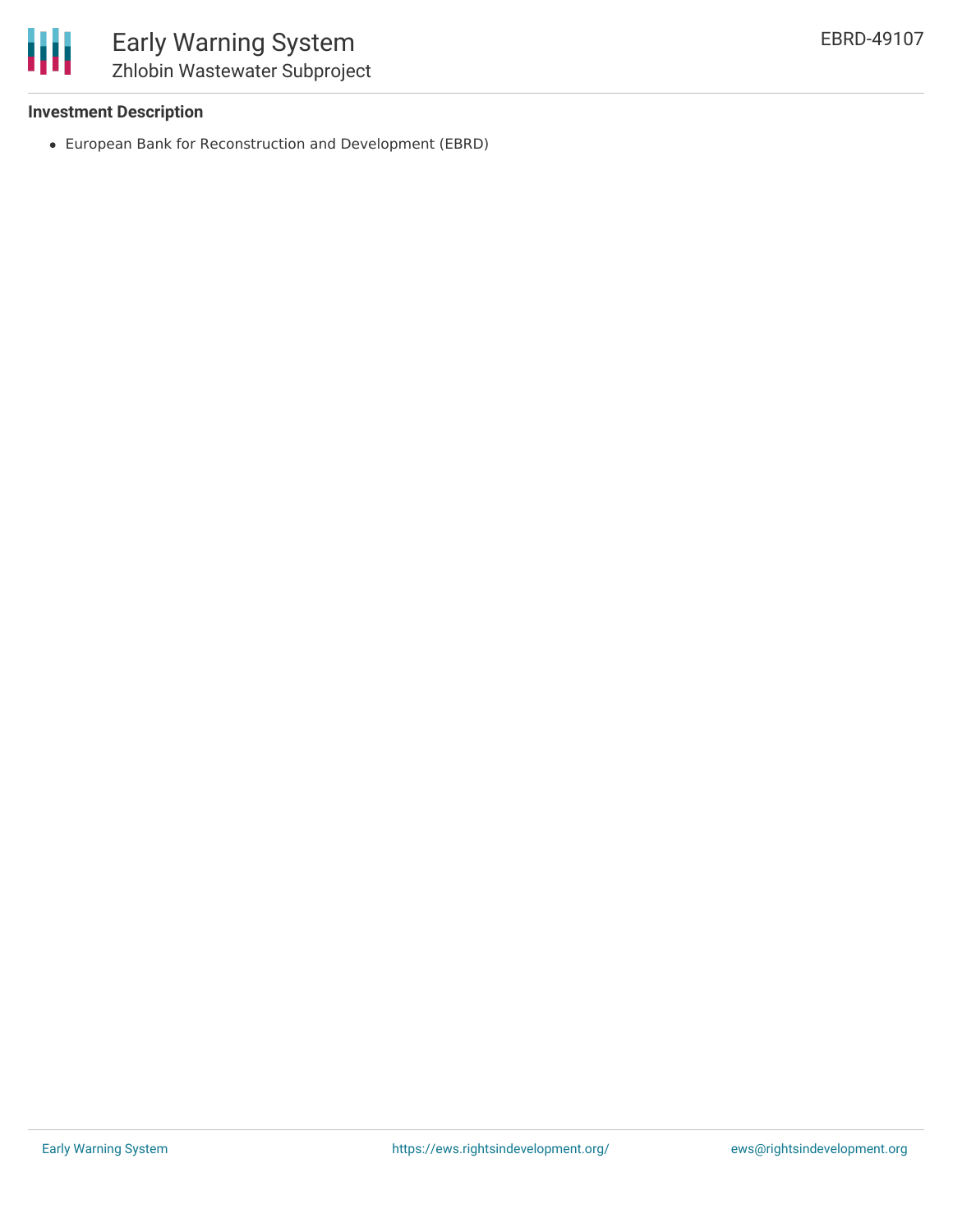# **Contact Information**

Valeriy Veremeichik [unicom\\_zhlobin@tut.by](mailto:unicom_zhlobin@tut.by) +375233458140 +375233458102 unikom.by Shkolnaya street, 8A Zhlobin Gomel Oblast 247210 Belarus

#### **ACCOUNTABILITY MECHANISM OF EBRD**

The Project Complaint Mechanism (PCM) is the independent complaint mechanism and fact-finding body for people who have been or are likely to be adversely affected by an European Bank for Reconstruction and Development (EBRD)-financed project. If you submit a complaint to the PCM, it may assess compliance with EBRD's own policies and procedures to prevent harm to the environment or communities or it may assist you in resolving the problem that led to the complaint through a dialogue with those implementing the project. Additionally, the PCM has the authority to recommend a project be suspended in the event that harm is imminent. You can contact the PCM at pcm@ebrd.com or you can submit a complaint online using an online form, http://www.ebrd.com/eform/pcm/complaint\_form?language=en. You can learn more about the PCM and how to file a complaint at http://www.ebrd.com/work-with-us/project-finance/project-complaint-mechanism.html.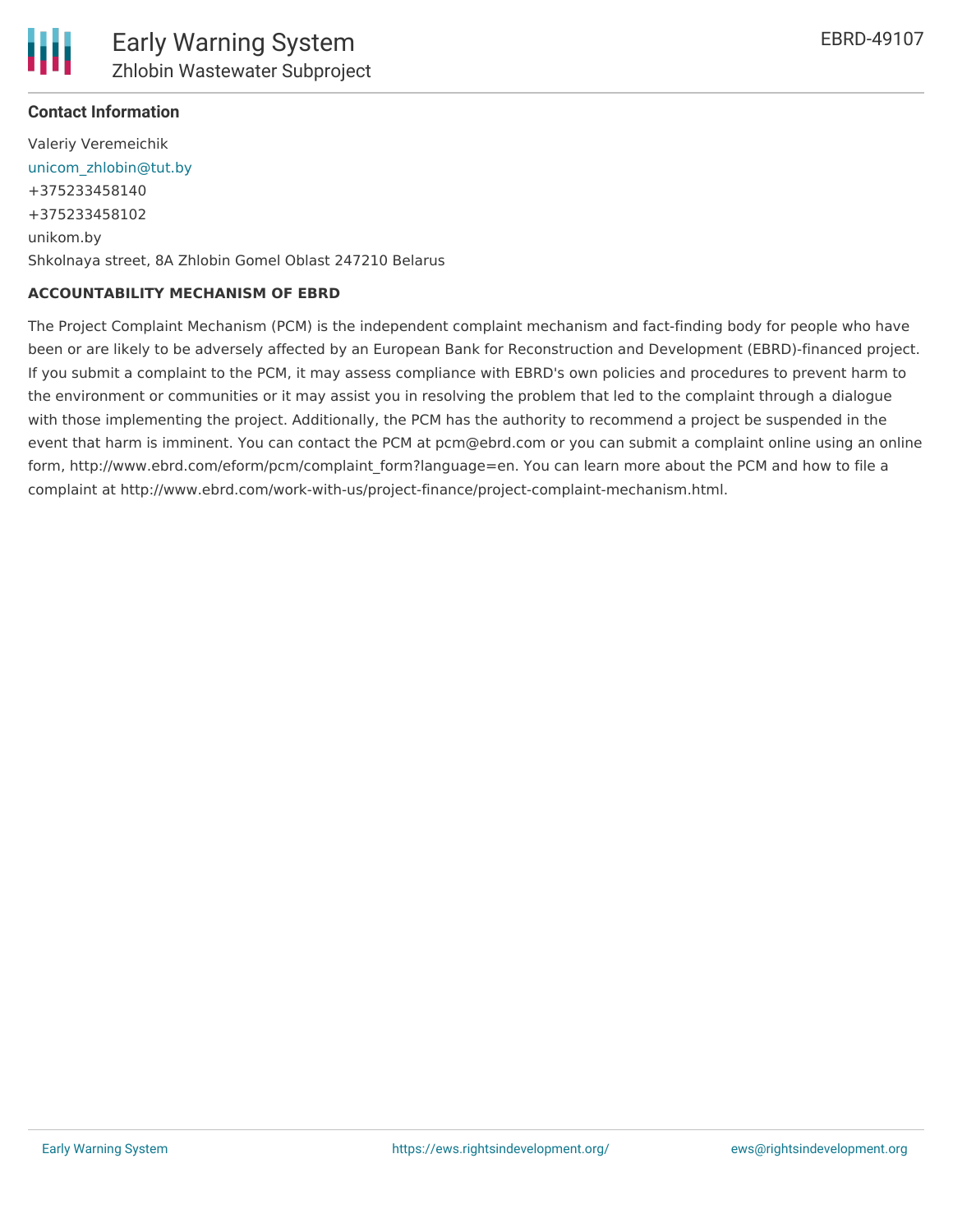

## **Bank Documents**

• [Translated](https://ewsdata.rightsindevelopment.org/files/documents/07/EBRD-49107.pdf) version of this PSD: Russian [\[Original](https://www.ebrd.com/cs/Satellite?c=Content&cid=1395285350404&d=&pagename=EBRD%2FContent%2FDownloadDocument) Source]